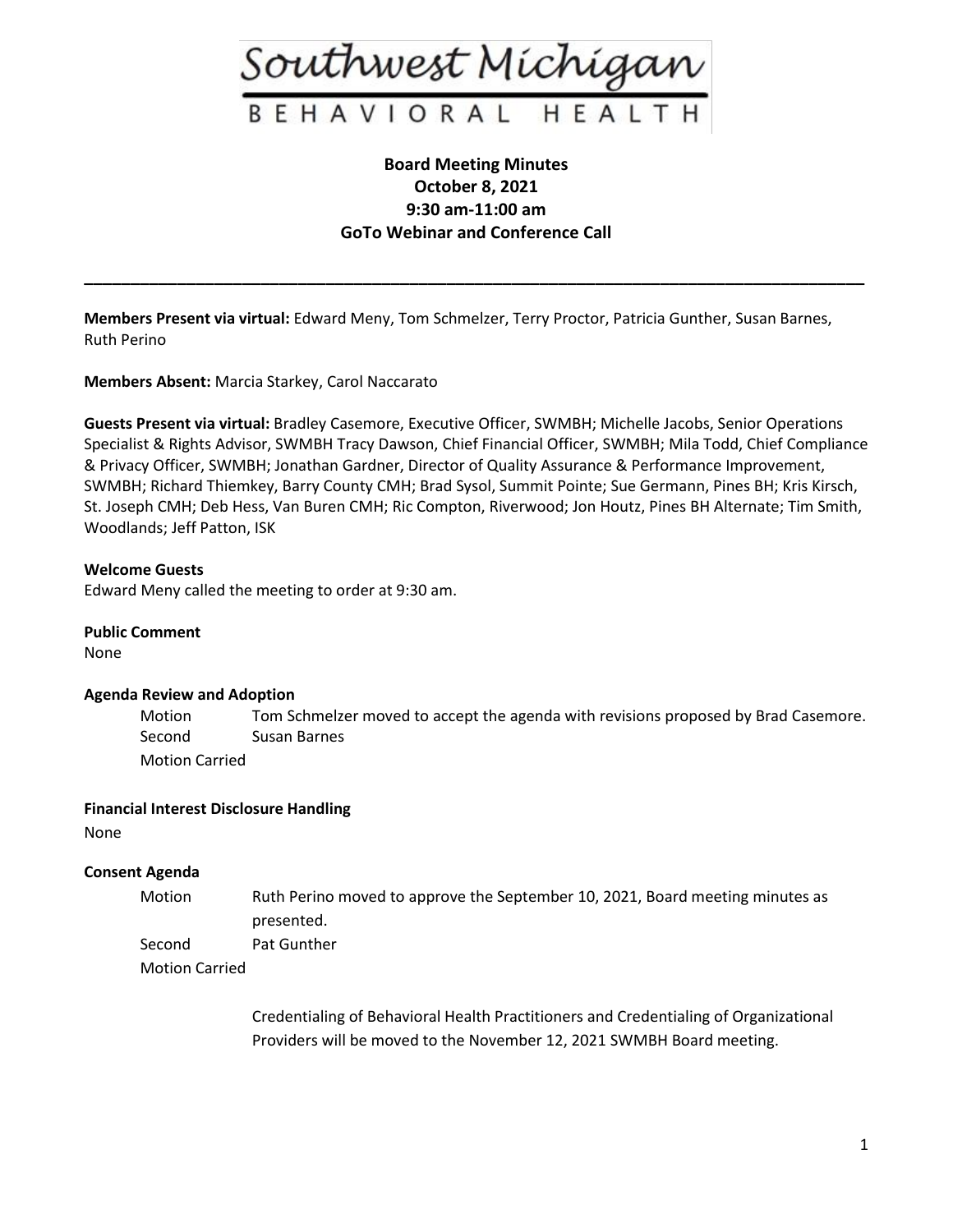## **Operations Committee**

## **Operations Committee Minutes August 25, 2021**

Edward Meny reviewed the minutes as documented. There were no questions, and the minutes were accepted.

## **Operations Committee Quarterly Report**

Debra Hess reported as documented.

#### **Ends Metrics**

#### **Home Adult Benefit Waiver**

Jonathan Gardner reported as documented. Discussion followed.

Motion Tom Schmelzer moved that the data is relevant and compelling, the Executive Officer is in compliance and the ends do not need revision.

Second Ruth Perino

Motion Carried

# **Board Actions to be Considered**

#### **Fiscal Year 2022 SWMBH Budget**

Tracy Dawson reported as documented. Discussion followed.

| Motion         | Susan Barnes moved to approve the Fiscal Year 2022 Regional budget as presented with        |     |
|----------------|---------------------------------------------------------------------------------------------|-----|
|                | a stipulation that the Fiscal Year 2022 budget will be restated for discussion and possible |     |
|                | action at the February 2022 Board meeting, or earlier if management should so choose.       |     |
| Second         | Ruth Perino                                                                                 |     |
| Roll call vote | <b>Edward Meny</b>                                                                          | yes |
|                | Tom Schmelzer                                                                               | yes |
|                | <b>Terry Proctor</b>                                                                        | yes |
|                | <b>Ruth Perino</b>                                                                          | yes |
|                | <b>Pat Guenther</b>                                                                         | yes |
|                | Susan Barnes                                                                                | yes |

Motion Carried

#### **Fiscal Year 2022 Program Integrity Compliance Plan**

Mila Todd reported as documented.

Motion Ruth Perino moved to approved the Fiscal Year 2022 Program Integrity Compliance Plan as presented.

Second Pat Guenther

Motion Carried

#### **December Holiday Event**

Board Members discussed the possibility of a holiday luncheon in December. Board agreed to make a decision at the November 12, 2021 Board meeting. Brad Casemore reminded Board that unless Michigan Open Meetings Act is revised the Board must meet live beginning January of 2022. Individuals will have exemptions.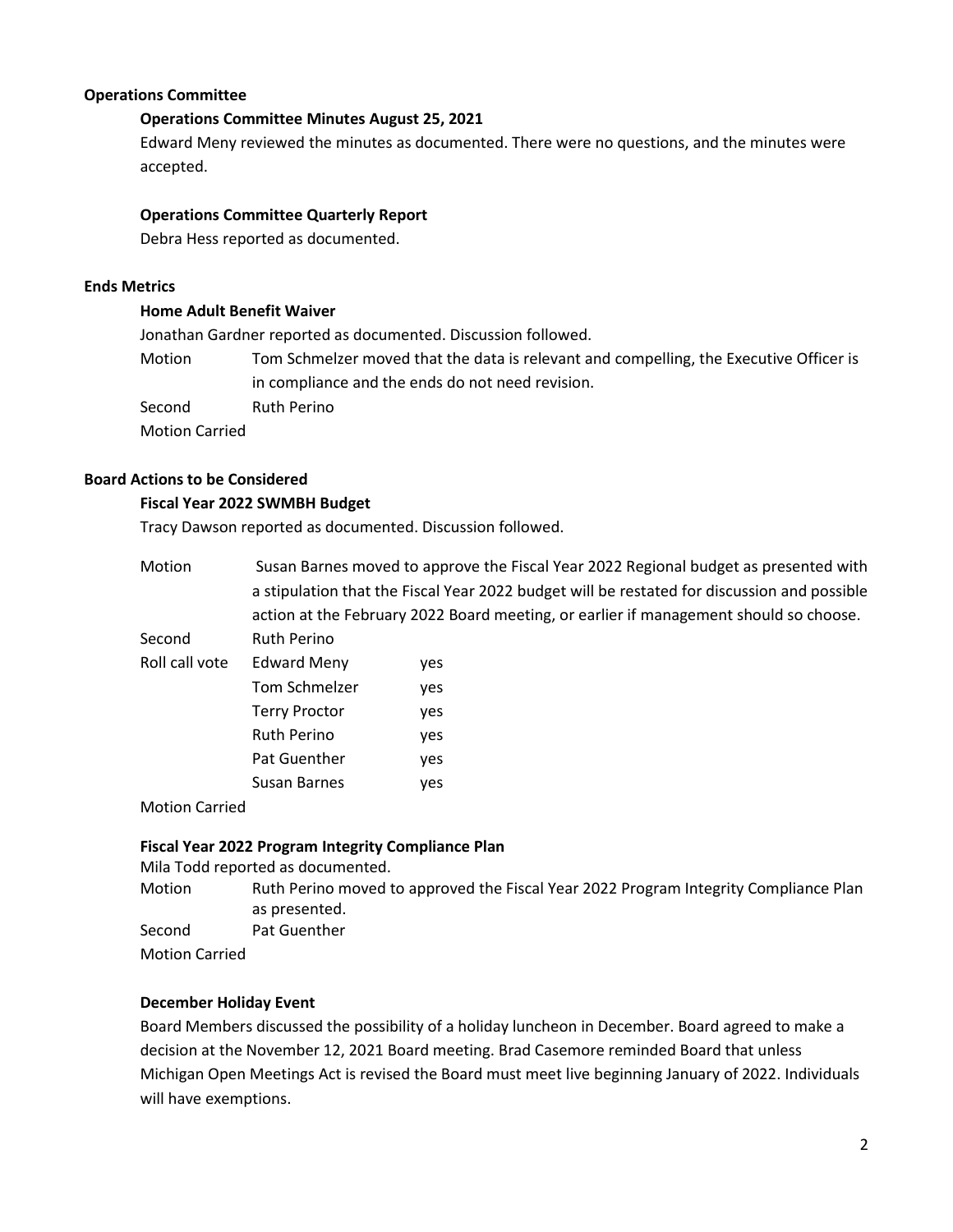## **Community Mental Health Association of Michigan (CMHAM) Member Assembly Delegates**

Brad Casemore reported as documented, noting prior appointees.

Motion Ruth Perino moved to appoint Tom Schmelzer and Edward Meny as voting Member Assembly Delegates for 2021.

Second Terry Proctor

Motion Carried

## **Board Policy Review**

## **EO-003 Emergency Executive Officer Succession**

Edward Meny reported as documented.

Motion Tom Schmelzer moved that the Executive Officer is in compliance and policy EO-003 Emergency Executive Officer Succession does not need revision. Second Susan Barnes

Motion Carried

## **Executive Limitations Review**

## **BEL-008 Communication and Counsel**

Tom Schmelzer reported as documented.

Motion Tom Schmelzer moved that the Executive Officer is in compliance with policy BEL-008 Communication and Counsel and the policy does not need revision.

## **Board Education**

#### **Fiscal Year 2021 Year to Date Financial Statements**

Tracy Dawson reported as documented.

## **Michigan Municipal Risk Management Authority**

Tracy Dawson reported as documented.

## **Michigan Consortium for Healthcare Excellence**

Brad Casemore reported as documented.

## **Compliance Role & Function**

Mila Todd reported as documented.

## **Communication and Counsel to the Board**

**November 12, 2021, Draft Board Agenda** Brad Casemore noted the document in the packet for the Board's review.

## **Board Member Attendance Roster**

Brad Casemore noted the document in the packet for the Board's review.

## **Mental Health Listening Tours**

Brad Casemore reported as documented, and debriefed the members on the 10/7/21 listening tour.